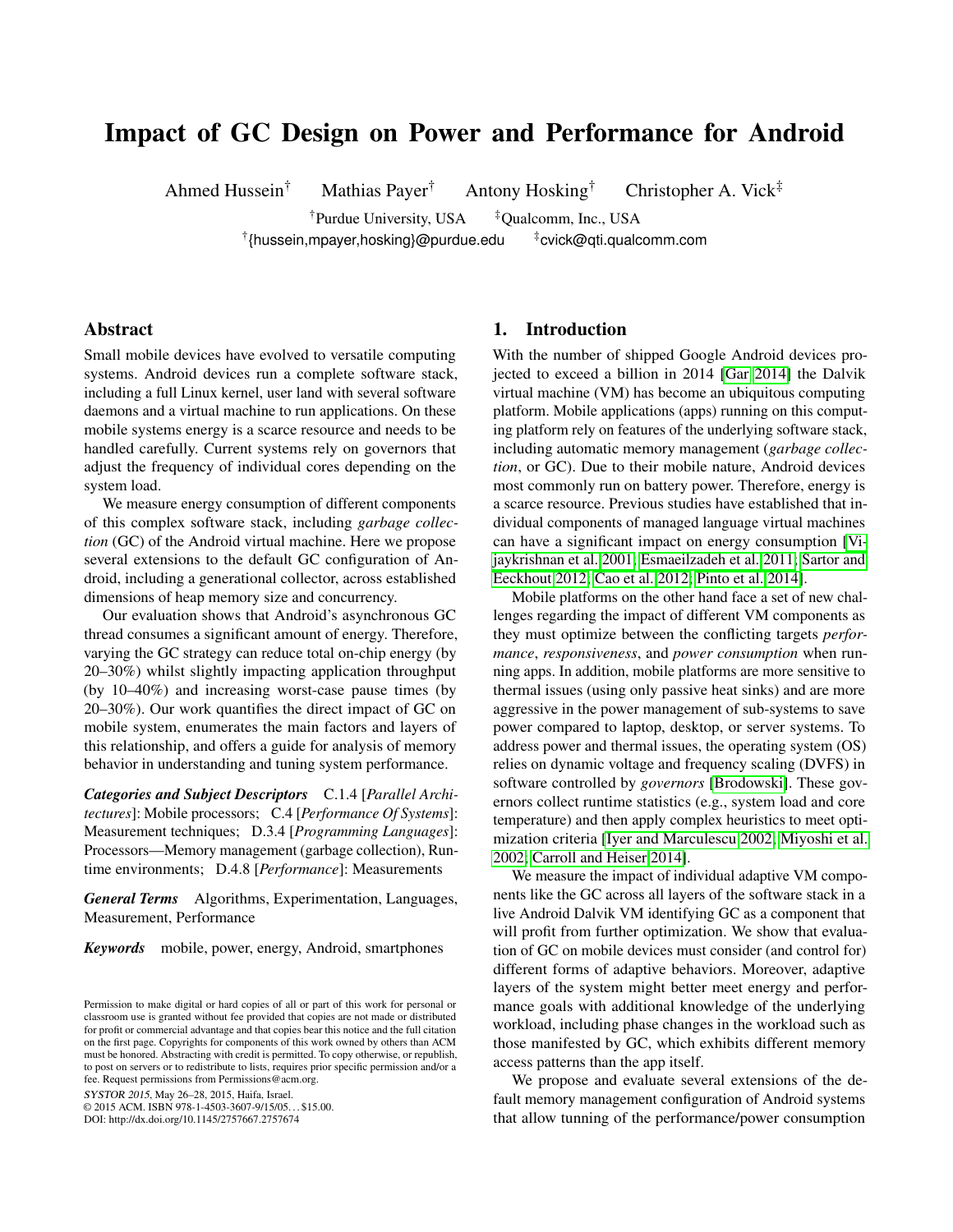tradeoff. In addition, we use performance counters to collect counts of L1 cache misses and other memory events.

Several studies evaluated the energy consumption on mobile devices by dividing the battery capacity by the total power consumed by the device subsystems (e.g., CPU, display, GPU, or GPS) [\[Carroll and Heiser 2010;](#page-9-2) [Pathak et al.](#page-11-4) [2012;](#page-11-4) [Jindal et al. 2013;](#page-10-4) [Chen et al. 2013\]](#page-10-5). This approach is useful to understand the hardware, and the impact of the I/O on the battery lifetime. However, understanding the VM services design tradeoffs cannot be refined based on that approach because the VM is not linked to the I/O expenses. Hence, the experimental environment focuses on the energy consumed by the CPU which ranges between 20–40% of the total device consumption [\[Carroll and Heiser 2010\]](#page-9-2).

Our results show that GC has significant impact on energy consumption, not only from its explicit overhead in CPU and memory cycles, but also because of implicit scheduling decisions by the OS with respect to CPU cores. Varying the GC strategy can reduce total on-chip energy (by 20–30%) with low impact on application throughput (by 10–40%) and worst-case pause times (by 20–30%). We propose and discuss strategies that allow power savings with minimal impact on performance.

### *The contributions of this paper are:*

- A proposal for a measurement methodology to capture precise energy consumption and performance on a real Android device in vivo.
- Discussion of alternative GC designs that extend Dalvik's default *mostly-concurrent, mark-sweep* collector with *generations*, and *on-the-fly* scanning of thread roots.
- An evaluation of our measurement methodology for different GC configurations using a set of ported standard Java benchmarks and other Android apps.
- Correlating energy consumption with GC, showing tradeoffs with other performance metrics to understand how GC overhead affects different system layers.

# 2. Background and Methodology

Each Android app runs as a separate process in its own instance of the Dalvik VM. Figure [1](#page-1-0) illustrates the Android software stack, consisting of the Linux kernel, native libraries, and the Android Runtime which includes the supporting Java

<span id="page-1-0"></span>

Figure 1. Android and the main components of Dalvik

VM (Dalvik VM [\[Ehringer 2010\]](#page-10-6)) and core Java libraries. Active components of Dalvik that run in separate threads include the GC daemon, the just-in-time (JIT) compiler, the signal catcher, main thread, and the application threads (called *mutator* threads).

# 2.1 Dalvik Concurrent Mark-Sweep (CMS)

The garbage collector traverses all the references starting from the *root* to reclaim memory occupied by non-reachable objects [\[Jones et al. 2011\]](#page-10-7). This makes the GC tasks memory bound compared to the compute-bound mutators.

Dalvik GC typically runs concurrently in its own native Linux thread as a C-coded background daemon, with the application-level Java mutator threads also scheduled as native Linux threads. It operates as a *mark-sweep* collector: first marking reachable objects from roots like thread stacks and global variables and then sweeping up and freeing any unmarked objects.

We refer to the default Dalvik collector as the *concurrent mark-sweep* (CMS) collector. This collector suspends all the mutator threads at the beginning of each collection cycle, scans their stacks for heap roots, and then restarts them all before continuing to mark reachable objects concurrently. Concurrent marking is supported by a *write barrier* that records *dirty* objects that have been modified by any mutator thread during the mark phase. When concurrent marking is finished, the collector once more suspends all the mutator threads, marks any remaining unmarked objects that are reachable from the dirty objects, and then restarts the mutator threads. It then safely (and concurrently) sweeps up and frees the remaining unmarked objects as garbage.

CMS uses simple heuristics to balance the tension between frequency of GC and heap size, similar to those described in by Brecht et al. [\[Brecht et al. 2001\]](#page-9-3). The primary parameter controlling heap size is the *target heap utilization* (*targetUtil*) ratio, used to resize the heap after each GC cycle. The threshold *softLimit* is set such that the ratio of the volume of live data (*live*) to the *softLimit* is equal to the *targetUtil*. Thus, the bigger the *targetUtil*, the tighter the heap allocated to the app. The available space (*room*) is constrained to the range 2–8MiB. The threshold *concurrentStartBytes* (*CSB*) is set at some delta ( $\delta = 128$ KiB) below the *softLimit*. The relationship among these parameters, at time *t*, is given by the following:

<span id="page-1-1"></span>
$$
room(t) = (1 - targetUtil) \times live(t)
$$
  
softLimit(t) = live(t) + min(max(room(t), 2MiB), 8MiB) (1)  
CSB = softLimit(t) -  $\delta$ 

Dalvik GC is triggered for several different reasons:

- GC-CONC: When the allocation exceeds the *CSB* threshold, then the mutator signals the GC daemon to start a new *background* GC cycle, if it is not already active.
- GC-ALLOC: When allocation exceeds the *softLimit* threshold, or when allocation fails, then the mutator boosts its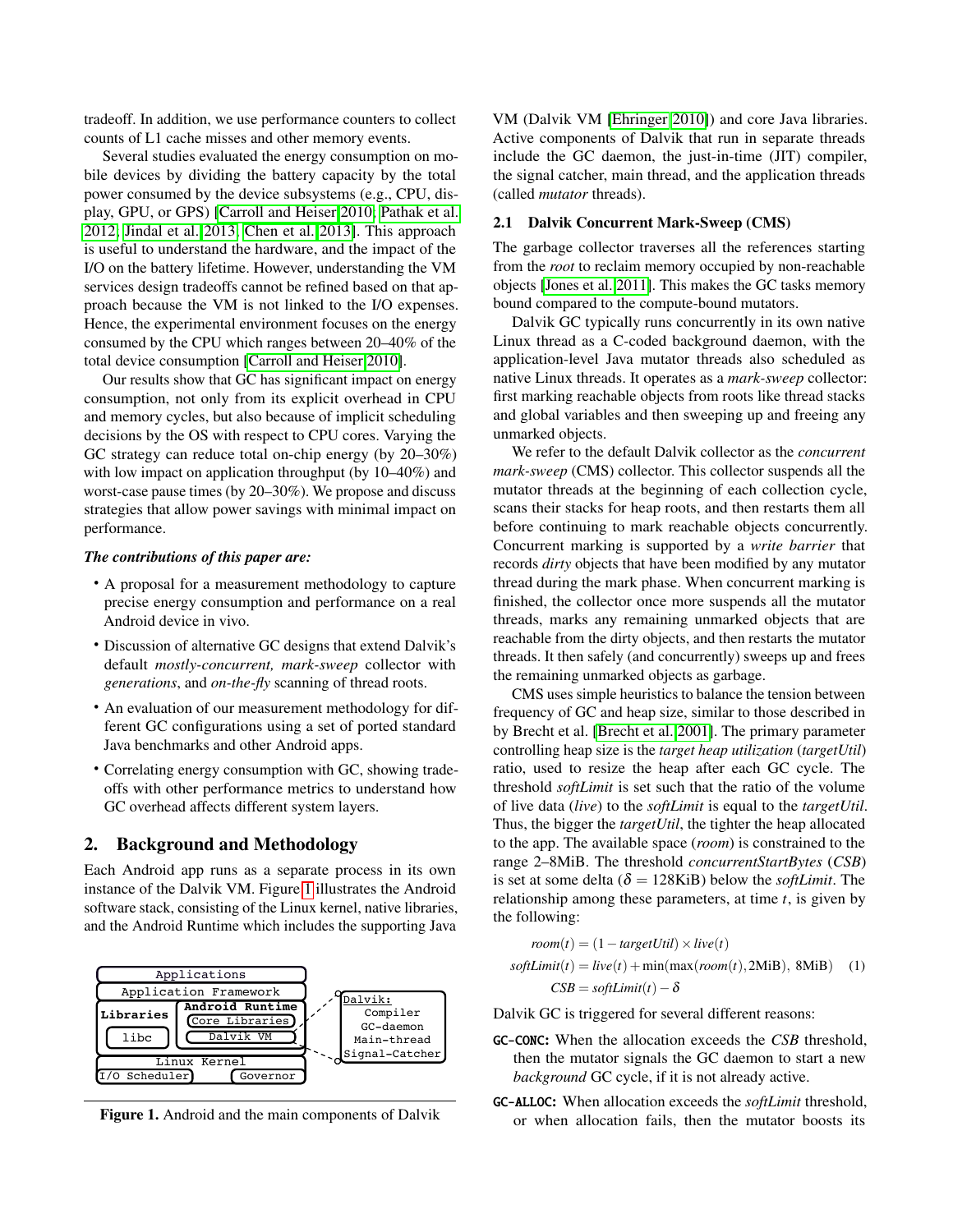priority and performs a *foreground* GC cycle, so long as the GC daemon is not already active in which case it waits for it to finish. If an allocation fails then the mutator retries the allocation after the GC cycle ends.

GC-EXPLICIT: The mutator performs a foreground collection cycle so long as the GC daemon is not already active, in response to an explicit call to System.gc(). The mutator does not boost its priority.

In the absence of mutator signals, the GC daemon does not remain idle forever. The time it waits for a mutator signal is limited to five seconds, after which it performs a spontaneous concurrent collection cycle; this also *trims* excess virtual pages from the heap, returning them to the operating system.

#### 2.2 Device Steady State

We can only measure precise numbers for VM components if the system under measurement is in a steady state (i.e., there is no *noise* from concurrent processes). During the boot sequence resources like CPU and memory are highly utilized for different tasks, leading to noise and imprecision. We disable any unneeded services to further reduce jitter.

In addition to the hard out-of-memory (OOM) killer, Android also introduces a low-memory-killer (LMK) that terminates apps that are no longer in the foreground. We must ensure that an app is not evaluated while the memory utilized by that app (or other concurrent apps) causes the system to hit a pre-defined LMK or OOM threshold.

Figure [2](#page-2-0) shows an example of lowmemory regions in MB. When the free memory (RAM) in a system is less than 120MB, the LMK starts killing *empty apps* in the background. The app in Exp.1 runs in a stable steady state while the app in Exp.2 causes the free memory to drop below 120MB, triggering the LMK which will start killing background tasks. Finally, the app in Exp.3 executes in a stressed environment with low memory, causing side effects from potentially both the LMK and the OOM.

#### 2.3 Benchmarks

Mobile apps often operate in modes that prevent a repeatable workload because their memory usage varies across different runs (e.g., due to ads). Furthermore, many benchmarking apps are synthetic, measuring a single system feature heavily.

<span id="page-2-0"></span>

Figure 2. Low memory configurations

While benchmarking on desktop and server platforms is standardized [\[Dieckmann and Hölzle 1999;](#page-10-8) [Dufour et al.](#page-10-9) [2003;](#page-10-9) [Kalibera et al. 2012\]](#page-10-10), standard mobile benchmarks have yet to emerge given the young age of mobile platforms. To address this constraint, we have faithfully ported all eight SPECjvm98 applications [\[Standard Performance Evaluation](#page-11-5) [Corporation\]](#page-11-5). Due to API incompatibilities between Android and Java (Android apps are written in Java but use different standard libraries) we have restricted the port of DaCapo 9.12 benchmarks [\[Blackburn et al. 2006,](#page-9-4) [2008\]](#page-9-5) to the multithreaded lusearch and xalan benchmarks. For space reasons we only report on javac and jack of the SPECjvm98 benchmarks.

We run both SPECjvm98 and DaCapo apps using the standard benchmarking harness to obtain execution times using five iterations on the small workload, discarding the first iteration, and averaging all remaining iterations. In addition, we measure two Android benchmarks: (*i*) Quadrant version 2.1 Professional Edition is an industry-standard benchmark, and (*ii*) Pandora version 5.4 is the popular internet radio app for discovering and recommending music based on the Music Genome Project.

We invoke the benchmarks directly from the Android Runtime, which spawns each Dalvik VM instance from the pre-initialized *zygote* VM using the *monkeyrunner* framework [\[monkeyrunner\]](#page-11-6) (as opposed to spawning a new Dalvik VM process from the command line).

Table [1](#page-3-0) summarizes the collected execution characteristics of these benchmarks. We obtain the GC events and overhead columns when running the default CMS collector. The allocation statistics (Heap, Objects, Threads) are obtained by running the CMS collector in a mode where it performs GC at very frequent fine-grained intervals (every 64KiB of allocation) to obtain tight estimates of their value. The Heap and Objects results for the ported Java benchmarks are similar to those reported by others using different VMs [\[Dieckmann and](#page-10-8) [Hölzle 1999;](#page-10-8) [Blackburn et al. 2006\]](#page-9-4). Similarly, the lifetime column reports the percentage of objects collected within the corresponding nursery size. Thus, it is a rough estimate of the extent to which the benchmark follows the generational hypothesis. The Heap-Contentions shows the number of times a thread fails to acquire the heap lock. This helps as an indication of the intensity of concurrent activities on the heap (allocation and collection).

The Max-Pause time is measured as the worst-case pause time experienced by any of the mutator threads when responding to GC-safepoint suspension requests or when performing a foreground GC. The CPU overhead of GC records the percentage of CPU cycles over the execution of the benchmark that are spent performing GC, measured using the hardware CPU performance counters. Finally, the last columns show the following statistics about the code and the compiler: loaded classes, declared, methods, fields, count of compiled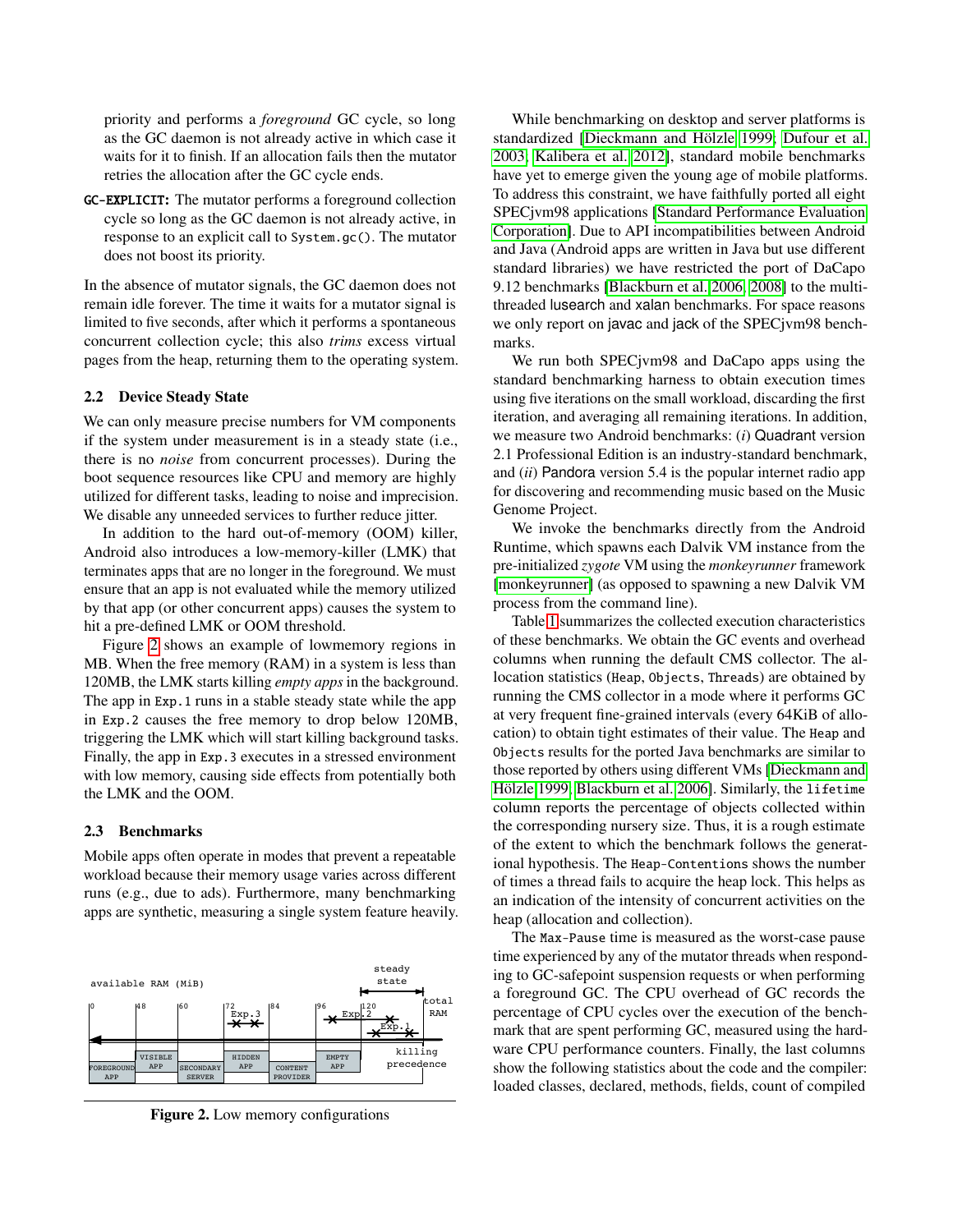<span id="page-3-0"></span>

|                         | Heap (MiB)   |                                      | Objects $(M)$<br>Lifetime $(\%)$ |      |              | <b>Threads</b>      |                                                             | <b>GC</b> events |                            |                | <b>GC</b> overhead |                  |       | Code          |                                          | <b>Compilations</b> |         |                  |                |       |                  |
|-------------------------|--------------|--------------------------------------|----------------------------------|------|--------------|---------------------|-------------------------------------------------------------|------------------|----------------------------|----------------|--------------------|------------------|-------|---------------|------------------------------------------|---------------------|---------|------------------|----------------|-------|------------------|
| ★<br><b>Replacement</b> | $\circ$<br>≗ | $\omega$<br>$\overline{\phantom{0}}$ | ಲ<br>≗                           | ive  | Α<br>⊻<br>28 | KiB<br>56<br>$\sim$ | KiB<br>$\sim$<br>$\overline{\phantom{0}}$<br>$\overline{5}$ | Ξ<br>Ě           | ontentions<br>ਰਿ<br>£<br>◡ | CONC           | <b>ALLOC</b>       | Н<br>H<br>EXPLIC | trims | ದ<br>ms)<br>ದ | F)<br>$\overline{\phantom{0}}$<br>℡<br>Y | $\omega$<br>Classes | Methods | Fields<br>Static | Fields<br>Inst | pund  | 盒<br>Э<br>R<br>ಜ |
| Android                 |              |                                      |                                  |      |              |                     |                                                             |                  |                            |                |                    |                  |       |               |                                          |                     |         |                  |                |       |                  |
| Quadrant                | 28.71        | 8.23                                 | 0.46                             | 0.22 | 9.50         | 20.5                | $\overline{40.7}$                                           | 16               | 448                        | 6.             | 4                  | 42               |       | 30.5          | 2.8                                      | 1.721               | 11,891  | 895              | 2.582          | 3,961 | 41.8             |
| Pandora                 | 48.91        | 18.76                                | 0.28                             | 0.06 | 13.0         | 24.9                | 46.0                                                        |                  | 829                        | $\overline{ }$ | 18                 |                  |       | 33.1          | 6.2                                      | 1,596               | 14.419  | 4,402            | 3,701          | 6.302 | 97.1             |
| SPECivm98               |              |                                      |                                  |      |              |                     |                                                             |                  |                            |                |                    |                  |       |               |                                          |                     |         |                  |                |       |                  |
| javac                   | 217.47       | 10.19                                | 6.15                             | 0.27 | 7.60         | 15.8                | 32.7                                                        |                  | 276                        | 55             | 42                 | 6                |       | 99.0          | 19.7                                     | 227                 | 1,464   | 674              | 320            | 5.308 | 68.9             |
| jack                    | 180.22       | 0.87                                 | 5.52                             | 0.02 | 11.7         | 23.8                | 48.2                                                        | 8                | 4,133                      | 105            | $\Omega$           | $\sim$           |       | 24.0          | 8.0                                      | 131                 | 717     | 275              | 199            | 2,018 | 41.8             |
| DaCapo                  |              |                                      |                                  |      |              |                     |                                                             |                  |                            |                |                    |                  |       |               |                                          |                     |         |                  |                |       |                  |
| lusearch                | 686.75       | 1.22                                 | 1.65                             | 0.01 | 10.3         | 22.5                | 47.2                                                        | 26               | 2.63e6                     | 356            | $\Omega$           |                  |       | 35.0          | 5.4                                      | 326                 | 3,016   | 615              | 781            | 3.473 | 56.2             |
| xalan                   | 395.06       | 2.26                                 | 4.14                             | 0.02 | 9.46         | 19.3                | 39.0                                                        | 26               | 4.38e5                     | 199            |                    |                  |       | 37.2          | 3.5                                      | 489                 | 5,287   | 915              | 1,029          | 5,449 | 67.6             |

Table 1. Benchmark characteristics for Dalvik CMS (ignoring activity of the *zygote* process)

#### Table 2. System defaults

<span id="page-3-1"></span>

| Dalvik build properties |     |                 | Governor: ondemand |       |            |  |  |  |  |
|-------------------------|-----|-----------------|--------------------|-------|------------|--|--|--|--|
| VM parameter            |     | value           | parameter          | value |            |  |  |  |  |
| heapstartsize           | 8   | MiB             | optimal_freq       | 0.96  | <b>GHz</b> |  |  |  |  |
| heapgrowthlimit         | 96  | MiB             | sampling_rate      | 50    | ms         |  |  |  |  |
| heapsize                | 256 | MiB             | scaling_max_freq   | 2.1   | <b>GHz</b> |  |  |  |  |
| heapmaxfree             | 8   | MiB             | scaling_min_freq   | 0.3   | <b>GHz</b> |  |  |  |  |
| heapminfree             | 2   | MiB             | sync_freq          | 0.96  | <b>GHz</b> |  |  |  |  |
| heaptargetutil          | 75  | $\mathcal{O}_0$ | up_threshold       | 90    |            |  |  |  |  |

unit in the code cache (*count*), and the size of the compiled code (in KiB).

#### 2.4 Platform

We measure a complete Android platform *in vivo* using the APQ8074 DragonBoard™ Development Kit based on Qualcomm's Snapdragon™ S4 SoC running the quad-core 2.3GHz Krait<sup>™</sup> CPU [\[Intrinsync\]](#page-10-11). Importantly, Krait allows cores to run *asymmetrically* at different frequencies, or different voltages. Software governors can adjust the frequency/voltage of each core individually depending on the workload.

The board runs on Android version 4.3 ("Jelly Bean") with Linux kernel version 3.4. We have instrumented the Dalvik VM and the kernel to record statistics on demand. In addition, we allow direct access to hardware performance counters from the VM, to control *hotplugging* (onlining/offlining) of the cores, and to expose the VM profiler to other kernel-level events. The default Dalvik VM configuration for our board leverages the build properties shown in Table [2.](#page-3-1)

# 2.4.1 Dalvik VM Profiling

We run a VM profiler as a daemon thread (implemented in C) inside Dalvik. Profiling is only enabled to gather execution statistics, never when capturing measurements that are sensitive to timing or scheduling such as total execution time or OS context switching The profiling daemon is signalled after every 64KiB of allocation to gather per-mutator statistics, without synchronization to avoid perturbing them. Large-volume traces (such as lifetime statistics) are buffered to avoid imposing I/O costs at every sample point, and periodically dumped to Flash RAM. Overall we record data that allows us to correlate: (*i*) systrace data, (*ii*) performance counters, and (*iii*) internal GC events, resulting in a fine-grained and detailed picture of internal VM behavior, including app and GC characteristics.

By default APQ8074 runs Android with the ondemand Linux *CPUfreq* governor. This governor sets per-core frequencies depending on current workload. Moreover, the thermalengine and *mpdecision* (proprietary component) can also affect CPU frequencies and hotplugging. To avoid perturbation by these services we run experiments that are sensitive to time and scheduling with the thermal-engine disabled, and apply external cooling to the SoC heat sink to prevent failure. We measure steady state execution time by allowing the application to run multiple iterations to warm-up. This reduces the non-deterministic impact of the JIT and avoids any GC overhead during the startup phases. We report the average execution of hot runs with 95% confidence intervals.

#### 2.4.2 Responsiveness

The responsiveness of embedded systems was thoroughly studied and evaluated by estimating the *Worst-Case Execution Time* (WCET) of individual tasks leading to the existence of several commercial tools and research prototypes [\[Wilhelm](#page-11-7) [et al. 2008\]](#page-11-7). However, worst case and average mutator pause times do not adequately characterize the impact of GC on responsiveness because of the complexity of the system stacks.

GC pauses can prevent threads that service user interface tasks from giving timely responses to user input events. Humans typically perceive interaction pauses greater than 50ms [\[Efron 1973\]](#page-10-12), so any greater pause is likely to be noticed by users. Thus, we use *minimum mutator utilization* (MinMU) [\[Cheng and Blelloch 2001;](#page-10-13) [Printezis 2006;](#page-11-8) [Jones](#page-10-7) [et al. 2011\]](#page-10-7) over a range of time intervals yield a better understanding of the distribution and impact of pauses.

We divide mutator pauses into three different categories: (*i*) safepoint pauses, when a mutator stops in response to a suspension request (e.g., for marking mutator roots), (*ii*) foreground pauses, when a mutator performs a foreground GC cycle, and (*iii*) concurrent pauses, when a mutator waits for a concurrent GC cycle to finish. To compute MinMU for a multithreaded app having a total execution time *T* and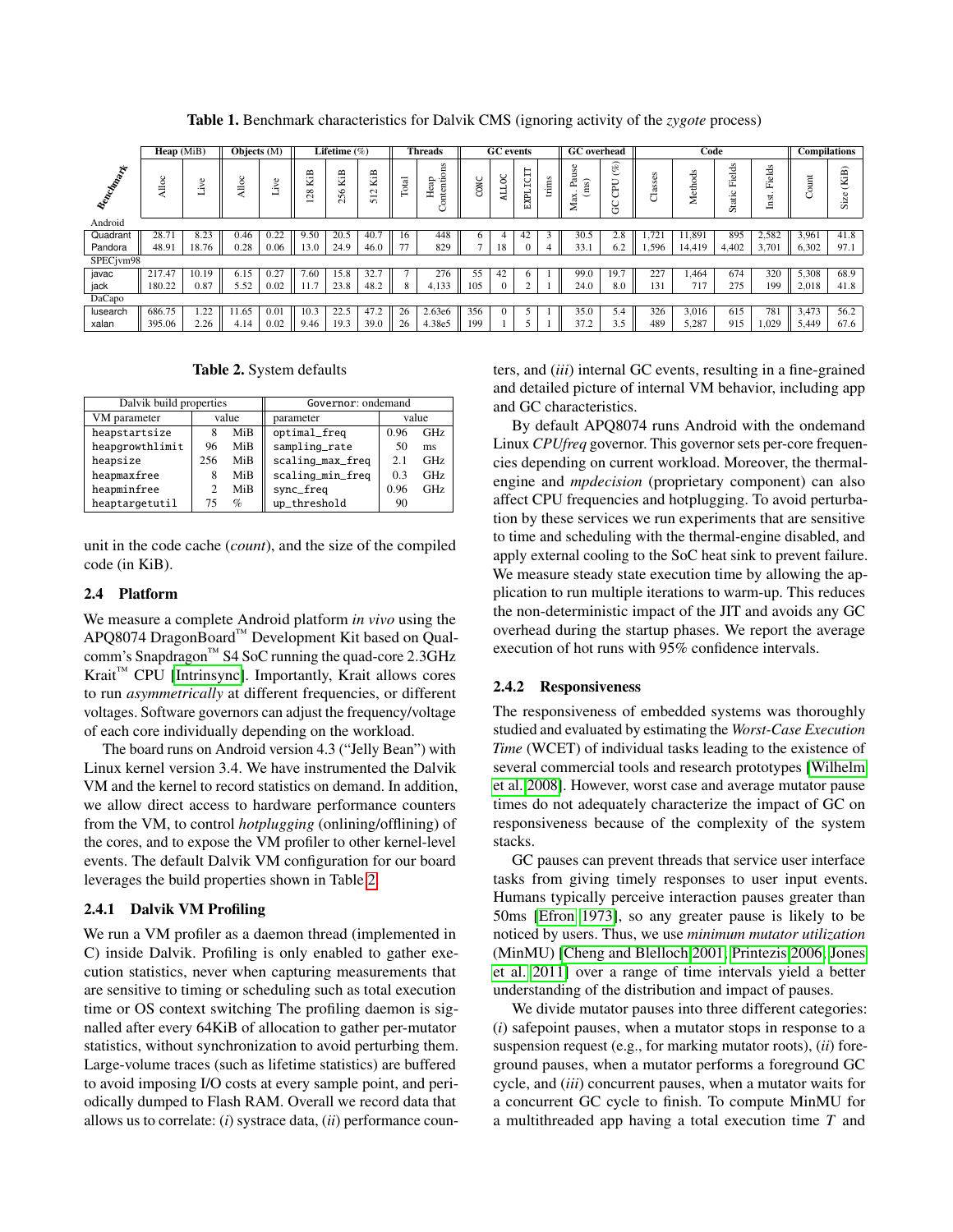*M* mutators  $m_1, \ldots, m_M$ , each experiencing  $p_i$  GC pauses  $\delta_1, \ldots, \delta_{p_i}$ , we define MinMU for a window of length *w* as the MinMU (for all mutators) over all time slices of length *w* in the execution. Our profiler records the values  $\delta_1, \ldots, \delta_n$ *i* for each mutator, with time stamps. To compute MinMU for a given window size *w*, we take the worst-case MinMU for each mutator in each window of size *w* sliding over the entire execution *T*. Only pauses that overlap the window contribute to that mutator's utilization for that window.

### 2.4.3 Power Measurements

We build our analysis of GC impact on an app running on *n* cores for total execution time *T* based on the CPU energy model (*E*<sub>CPU</sub>) defined by [\[Carroll and Heiser 2014\]](#page-10-3). Measuring energy can only be achieved by measuring the power at the circuit level as the product of measured current *I* and the voltage drop *V* across the CPU. Similar to [\[Cao](#page-9-0) [et al. 2012\]](#page-9-0), we measure current flow at the circuit level as shown in Fig. [3,](#page-4-0) using a Pololu-ACS714 Hall-effect linear current sensor between the Krait application microprocessors and the voltage regulator. We use the data acquisition device [\[National Instruments\]](#page-11-9) with 48kS/s sampling rate and typical absolute accuracy 1.5mV (error 0.9%). We filter the analog noise using two bias resistors  $50$ kΩ to satisfy the bias current path requirement of the instrumentation to the ground.

As an example, Fig. [4a](#page-4-1) plots power measurements obtained during the execution of five full iterations of lusearch. Figure [4b](#page-4-1) plots the frequency of each core over time. Between iterations the governor offlines unused cores and lowers the frequency of the remaining online cores in order to reduce power consumption. Together, the plots show how power impulses correlate with frequency transitions. Note that the time axes are offset because they are measured differently: we measure power against real elapsed time and frequencies against CPU cycles recorded using performance counters and converted to time.

# 3. GC Extensions

We consider both generational and on-the-fly variants of the default Dalvik CMS collector. These allow us to compare tradeoffs among different GC variants for mobile devices.

# 3.1 Generational CMS

We implemented a *generational* variant of the CMS collector (GenCMS) to study its effect on app performance. Generational collectors [\[Lieberman and Hewitt 1983;](#page-11-10) [Ungar 1984\]](#page-11-11) assume that recently allocated objects have a lower probability of surviving collections, splitting the heap into a young and a mature space. *Minor* collections only propagate surviving young objects to the mature space, *major* collections collect both spaces. Our extension reuses the dirty object information already maintained for the CMS collector to find references from survivor objects (those that are live after a GC cycle) to new objects allocated since the previous cycle. This approach treats all surviving objects as *old* and newlyallocated objects as *young*.

The mark phase of a *minor* generational GC ignores old objects, marking only the reachable young objects. At the end of marking, the mark bits record the objects that survived the current GC cycle, which we merge into a *survivor* bitmap to record old objects. The survivor bitmap is cleared before each *major* (whole-heap) GC, but otherwise accumulates the survivors through each successive minor GC.

GenCMS uses complementary heap sizing heuristics to those of CMS, performing minor collections so long as the accumulated survivors do not exceed the *softLimit* computed at the most recent *major* collection. The size of the young generation is set to the *room* in the heap at the last major collection (i.e., the difference between the volume of the last major collection's survivors and the *softLimit*). As a result, GenCMS will use more space than CMS (up to the *softLimit*

<span id="page-4-0"></span>

Figure 3. Circuit-level power measurement on the APQ8074

<span id="page-4-1"></span>

Figure 4. Power and frequency over time for lusearch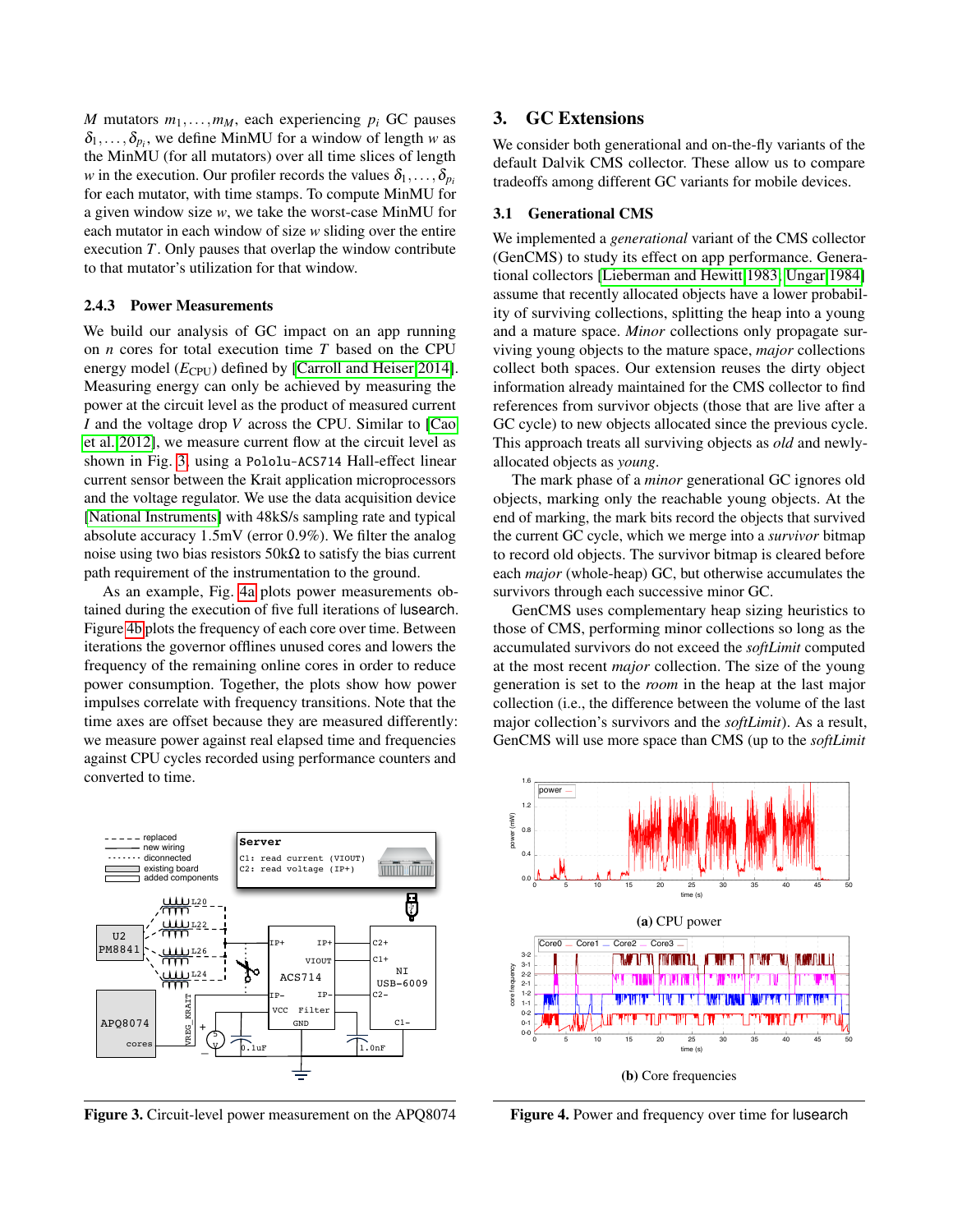plus the *room*). Trimming collections always perform a major GC. Trigger policies for the generational collector aim to reduce mutator pauses (by having mutators never directly perform major GCs), while also respecting the heap heuristics employed by the CMS collector:

- GC-CONC: as for CMS, except that the GC daemon may perform a minor or major GC depending on the heuristics described above;
- GC-ALLOC: as for CMS, but the mutator performs a minor GC, noting that the next GC-CONC should be major;
- GC-EXPLICIT: as for CMS, but the mutator performs a minor GC, noting that the next GC-CONC should be major.

# 3.2 On-the-fly

The CMS collector has brief stop-the-world phases in which all Java are stopped: (*i*) while marking the thread stack roots, and (*ii*) while re-scanning dirty objects to terminate marking. Each thread is notified to execute until it reaches a *GC-safepoint*, whereupon it notifies the collector that it has stopped. Ideally, stop-the-world phases should be shortened or eliminated to improve application scalability and minimize mutator pauses. *On-the-fly* collectors [\[Domani et al. 2000;](#page-10-14) [Dijkstra et al. 1978\]](#page-10-15) avoid the stop-the-world phase during the marking phase.

We have extended the CMS collector to address the first of these pauses, dubbed "*CMSFly*". The second kind of pauses remains future work. Once a mutator thread has had its stack roots marked we immediately signal it to resume execution. Moreover, we process threads in the order in which they arrive at their GC-safepoint, so early responders receive service before later responders.

# 3.3 Concurrency Policies

We consider variations regarding the presence, requests to, and core placement of the background GC daemon threads, as follows:

- background (bg): Mutators yield *all* GC triggers to the GC daemon, without foreground GC. When allocation exceeds the *softLimit* or fails then the mutator instead forces allocation, and signals the GC daemon to start a background GC cycle, before continuing. GC-EXPLICIT triggers simply signal the GC daemon.
- foreground (fg): There is no GC-CONC trigger (the GC daemon is disabled). Mutators perform all GC-ALLOC work in foreground, concurrently to other mutators at boosted priority. GC-EXPLICIT remains the same.

# 4. Evaluation

We evaluate our methodology along a range of metrics: scheduler preemptions, responsiveness, and power versus both heap size and collector variant, and performance counter statistics. The default heap growth follows Eq. [\(1\)](#page-1-1) using *targetUtil* of 75% (Table [2\)](#page-3-1); recall that larger *targetUtil* means tighter heap.

# 4.1 Energy and Throughput

There are a number of ways in which the GC workload can affect power consumption, not the least of which is its effect on hotplugging and DVFS decisions.

#### 4.1.1 Effect of Heap Size

As described earlier, Dalvik uses dynamic heap sizing heuristics, which size the heap at some factor of the live set resulting from the most recent (full) heap GC. Thus, both the benchmark *and* the *targetUtil* affect the GC workload, in the number of instructions executed, in the mix of those instructions, and in the scheduling of GC. More frequent GC iterations and a smaller heap typically result in more GC work as a fraction of total work, though the smaller heap can have second order effects on app locality. Figure [5](#page-6-0) (bottom) shows the total CPU cycles executed by all app threads (normalized to CMS *per benchmark*) as *targetUtil* varies. The trend is that the total app workload increases significantly with *targetUtil*, except for Quadrant because of the large number of GC-EXPLICIT events.

Higher *targetUtil* (smaller heaps but more frequent GC iterations) implies more frequency transitions, since GC workload characteristics are different from the app. Hotplugging and DVFS decisions respond to these differences. The app workload also affects the frequency of GC, so the number of transitions is quite different for each benchmark. Figure [5](#page-6-0) (top) illustrates how *targetUtil* affects the number of frequency transitions (normalized to CMS numbers *per benchmark*) imposed on the cores.

We now explore the tradeoff between power and throughput, versus heap size. Tighter heap imposes more frequent and higher total GC overhead. One expects app throughput to decrease (i.e., total execution time to increase) and the app energy to increase as GC overhead increases with *targetUtil*. Figure [6](#page-6-0) shows both execution time and total energy consumed for each benchmark versus *targetUtil* with the Dalvik CMS collector. As expected, all four of the benchmarks shown have longer execution times in tighter heaps. But lusearch, unlike the other benchmarks, consumes much less energy in tighter heaps.

# COROLLARY 1. *Increased throughput (larger heap) does not always correspond to better energy consumption.*

The explanation for this seemingly anomalous behavior is that lusearch benefits from the system making more effective frequency transition decisions than the other benchmarks. Recall that GC work is memory-bound and therefore limited by the memory access speed. Thus, choosing a higher CPU frequency to perform the work (commonly called *race to idle*) does not necessarily improve throughput; a lower frequency can get the same work done in the same amount of time at lower energy. Figure [7](#page-6-1) shows the distribution of core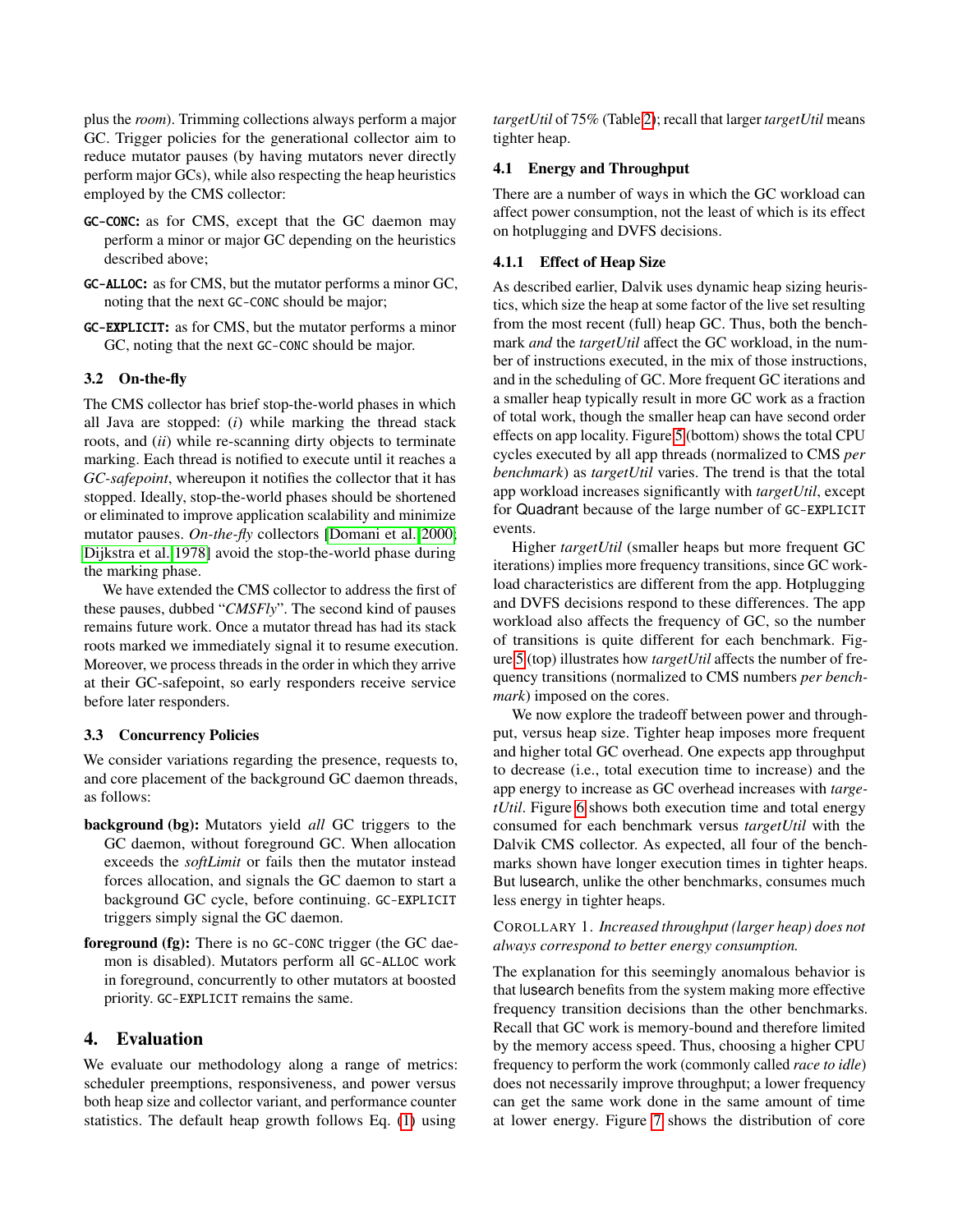<span id="page-6-0"></span>

Figure 5. Effect of *targetUtil* on CPU cycles (bottom) & frequency transitions (top) normalized to default CMS

<span id="page-6-1"></span>

Figure 7. xalan (top), lusearch (bottom): Core frequency distribution (as fraction of time)

frequency as a percentage of total execution time for lusearch and xalan, for *targetUtil* values of 10, 50 and 90%. For lusearch, running with a tight heap (90%) causes the cores to spend a fraction of the execution time on a range of lower frequencies (more efficient), and offlined, more than for looser heaps. In contrast, xalan has more of its execution time spent at higher frequencies (less efficient) with tighter heaps.

COROLLARY 2. GC events have significant impact on DVFS decisions.

# 4.1.2 Effect of Design Choices

Figure 8 shows the effect of the heap footprint on total energy consumption when running under the default CMS, CMSFly, fg, bg, and GenCMS, each of which is normalized to the default CMS value per benchmark).

On single threaded benchmarks, having all GC performed in foreground by mutators (fg) results in better throughput



Figure 6. Effect of targetUtil on energy (bottom) & throughput (top) normalized to default CMS

<span id="page-6-2"></span>Table 3. Schedule statistics normalized to Dalvik CMS

|               |                  |       | <b>Migrations</b>                 |      |        | <b>Delayed Time</b> |       |                 |                        |            |  |  |  |
|---------------|------------------|-------|-----------------------------------|------|--------|---------------------|-------|-----------------|------------------------|------------|--|--|--|
| GC<br>Variant | ਨ<br>ω<br>Φ<br>S | xalan | ac<br>v<br><u>ලි</u><br><u>ેહ</u> |      | g.mean | ত<br>ਨੋ<br>luse     | xalar | go<br><u>.ଟ</u> | $\check{ }$<br>ैं<br>ज | mean<br>ыò |  |  |  |
| bg            | 0.97             | 1.02  | .36                               | 1.00 | 1.05   | 14                  | l.06  | 0.90            | 1.09                   | 1.04       |  |  |  |
| fg            | 0.44             | 0.79  | 0.71                              | 0.38 | 0.55   | 0.63                | 0.90  | 1.93            | 1.20                   | 1.05       |  |  |  |

than for collectors that use a background GC daemon. The reason is that fg boosts the collector priority and holds the heap locks for the duration of the GC cycle. As a result, the app threads suffer less preemptions on fg compared to the configurations. For multithreaded applications, the throughput depends on the tradeoff between the workload and the number of cores (i.e., lusearch versus xalan). The generational variant does not perform better than its non generational counterparts on any benchmark. This behavior could have different reasons: (i) micro-architectural differences to desktop CPU could favor full collections (i.e., due to different memory timings), *(ii)* the changes between Dalvik and Java VMs, or *(iii)* our extension of the default collector to a generational collector is not optimized enough.

When the GC daemon performs all work in the background, the energy consumption increases. This is due to heap synchronization (*i.e.*, context switches) and trimming operations triggered when the heap is under utilized. On the other hand, a mutator performing a foreground GC boosts its priority while keeping the heap locked. Table 3 shows the scheduler stats for the Java benchmarks running under the bg and fg variants normalized to the default CMS. The left column Migrations shows the number of the events during which a thread is is resumed to a new core. Higher numbers imply that a collector imposes more overhead on the scheduler (more cache misses) [David et al. 2007; Park et al. 2007; Gautham et al. 2012]. The column Delayed-Time shows the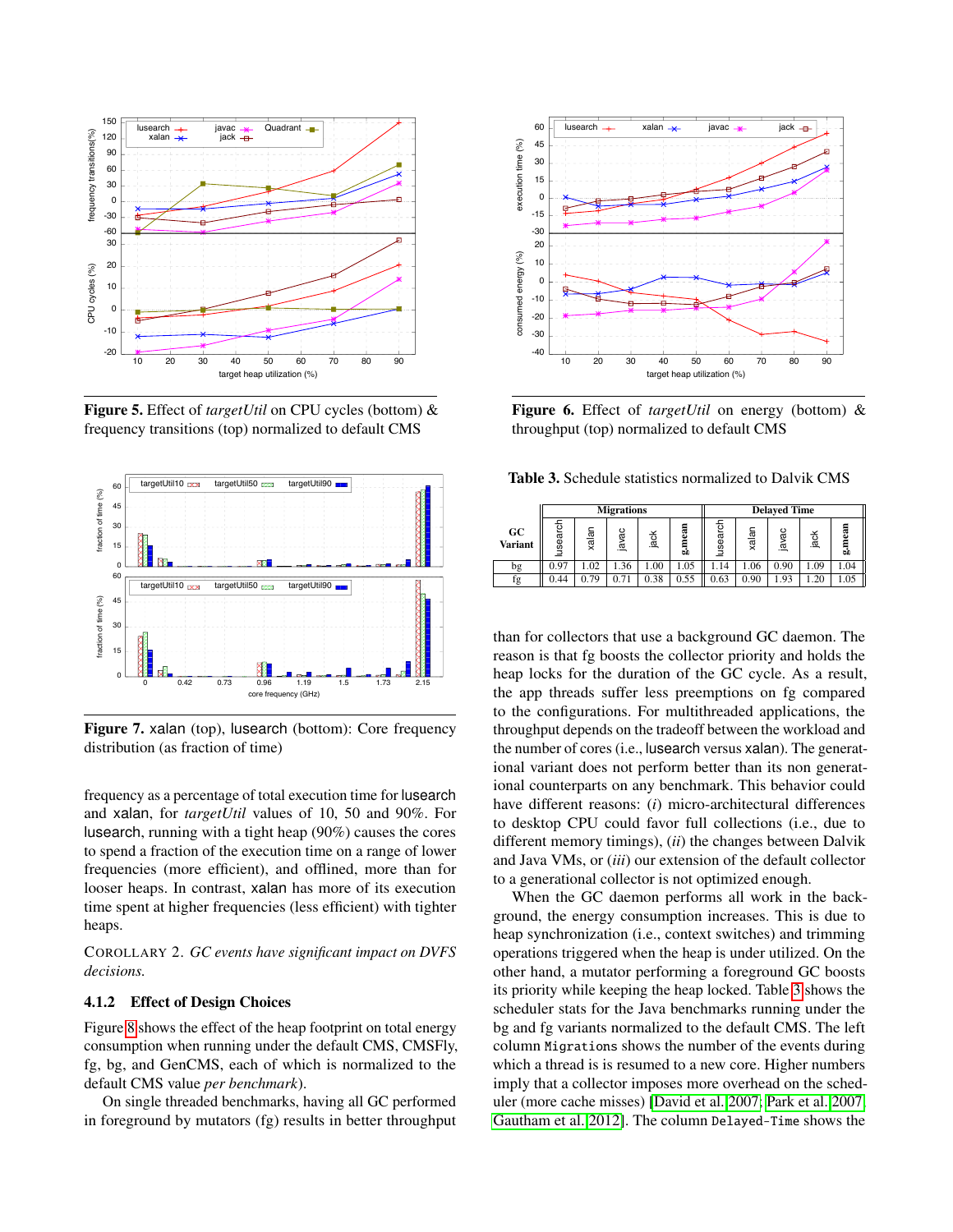<span id="page-7-0"></span>

Figure 8. Energy vs. targetUtil with GC variants normalized to default CMS

total delay that tasks saw; time from the point a task got on the runqueue to the point it actually executes the first instruction. These numbers show that the bg variant causes more delays to the scheduler.

COROLLARY 3. Having all GC performed in background  $(bg)$  consumes more energy.

### 4.2 Responsiveness: MinMU

MinMU graphs plot the fraction of CPU time spent in the mutator (as opposed to performing GC work) on the y-axis, for a given time window on the  $x$ -axis (from zero to total execution time for the application). The y-asymptote shows total garbage collection time as a fraction of total execution time (GC overhead), while the *x*-intercept shows the maximum pause time (the longest window for which mutator CPU) utilization is zero). When comparing GC implementations, those having curves that are higher (better utilization) and to the left (shorter pauses) can be considered to be better (with respect to mutator utilization).

# 4.2.1 Effect of Design Choices

Figure 9 shows the MinMU results for each benchmark under a range of GC variants. The fg configuration shows the best MinMU on lusearch and xalan, with both smallest maximum pauses and best overall utilization. Recall that a mutator performing a foreground GC boosts its priority for the duration of the GC cycle. Also, the GC daemon increases the synchronization overhead. As a result, the fg causes mutators to have less scheduler preemptions for lusearch and xalan compared to the bg variant (because lusearch and xalan have a high memory allocation rate, triggering frequent GC pauses). Conversely, fg performs worst for Pandora, which has few GC events, allocates very little (so allocations need not wait for GC so often), yet has many mutator threads. Live heap size is relatively large for Pandora, Quadrant, and

javac, which also experience a large number of foreground GC-ALLOC events, so GC cycle times are longer. Thus, CMS and fg both suffer poor utilization as mutators must wait for the longer GC cycles (whether by the GC daemon or in foreground) to complete. Similarly, pushing whole heap collections to background (bg) results in much better MinMU on these benchmarks.

Only javac has maximum GC pauses in the observable range (beyond 50ms). Again, bg offers best overall utilization for javac. The latter shows the worst MinMU for the default CMS, because the high number of GC-ALLOC events (Table 1) causes the mutator either to wait for the GC daemon to finish the current GC cycle, or to perform a full foreground GC.

COROLLARY 4. For multithreaded apps, while foreground GC often improves MinMU, concurrent collectors (background & generational) are better for large heaps.

# 4.2.2 Effect of Heap Size

The relation between responsiveness and heap size is not always clear as it depends on how often mutators perform foreground collections. This varies due to the synchronization between mutators and GC daemon. Small heaps have better throughput for small window sizes (worst pause times) compared to large heaps. However, the latter increases the utilization for larger time windows.

#### **Related Work** 5.

Several studies addressed the GC requirements when deployed in restricted environments. [Griffin et al. 2005] implemented a hybrid scheme between the standard Mark-Sweep Compact collector and reference counter. [Chen et al. 2002b,a] proposed an adaptive GC strategy to optimize the power consumption by shutting down memory banks that hold only garbage objects.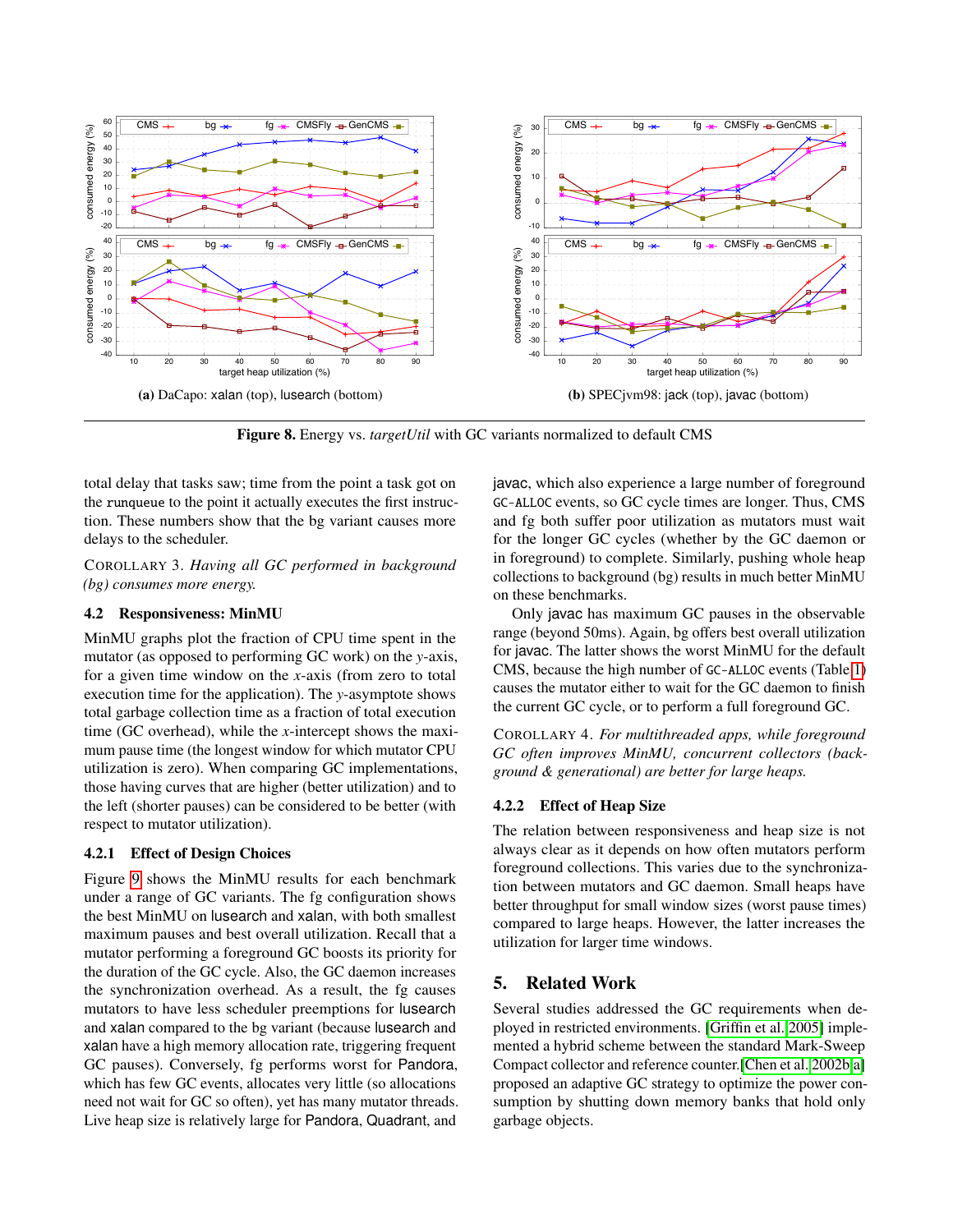<span id="page-8-0"></span>

Figure 9. Minimum mutator utilization

Analyzing the concurrency tradeoffs of multithreading in managed runtime systems on desktop [Vijaykrishnan et al. 2001; Pinto et al. 2014; Cao et al. 2012] prove the impact of the GC on the JVM energy requirements. Occasionally, the GC was evaluated as an asymmetric activity that can be isolated on a separated core [Sartor and Eeckhout 2012; Cao et al. 2012]. This approach is not practical for mobile devices due to the high cost of keeping a core online.

For mobile devices, several power studies involve software and hardware layers leading to fine-grained tools to profile the system level to detect power bugs and to determine the app blocks that leak large amounts of energy [Pathak et al. 2011, 2012]. [Hao et al. 2013] suggested a program analysis and per-instruction modeling to estimate energy consumption of an Android app at the code level.

Here, we evaluate GC across non-adjacent system layers. We demonstrate that the GC requirement is not solely dependent on memory size. Instead, it is necessary to define GC requirements as a function of system mechanisms such as the governor and scheduling policies. [Kambadur and Kim 2014] similarly show that energy evaluation on server platforms has more significance when it considers the full system stack. Our results differ from the work done by [Hao et al. 2013] in fitting the runtime performance within the whole system stack (*i.e.*, hardware, kernel and power management). Thus, the results generated in this paper reflect real execution involving synchronization overhead, induced by spin-locks and context-switching [Park et al. 2007; Gautham et al. 2012].

#### **Discussion** 6.

We show the degree by which system performance (power, time, and response) is affected by GC design strategies and enumerate the main impacting factors. This work is a first step to better understand mobile GC behavior and interactions between power and performance on mobile systems. Further tuning of all GC parameters is left for future work.

**Suggestions for the community.** GC on mobile platforms has novel challenges due to the adaptive nature, the workload size, and the environmental restrictions of the programs. Thus, GC evaluations must consider management mechanisms across the stacks in order to get precise and relevant conclusions regarding the GC impact on user experience. Controlling GC strategies induces a large variation of the total on-chip energy consumed by the app, and worst-case pause times. This shows that GC has significant impact on battery life and app responsiveness; GC directly affects the user experience.

Researchers and industry should develop a common platform with transparent access to different system layers. This approach allows researchers to evaluate the side effects of their implementation on all other system components. We also encourage the creation of *standard benchmarks* in order to refine evaluation methodologies on mobile platforms and provide a first step towards this goal by porting existing Java benchmarks to the Android platform.

Writing power-aware source code is not a feasible option due to widely heterogeneous hardware and software. Our results show that code optimizations are specific to the default system configurations (i.e., heap size, and concurrency). This leads us to believe that energy optimizations can be achieved by simple modifications to both runtime and system layers. For example, extending the VM to dynamically enable/disable the GC daemon to balance between synchronization overhead and the mutator utilization can lead to a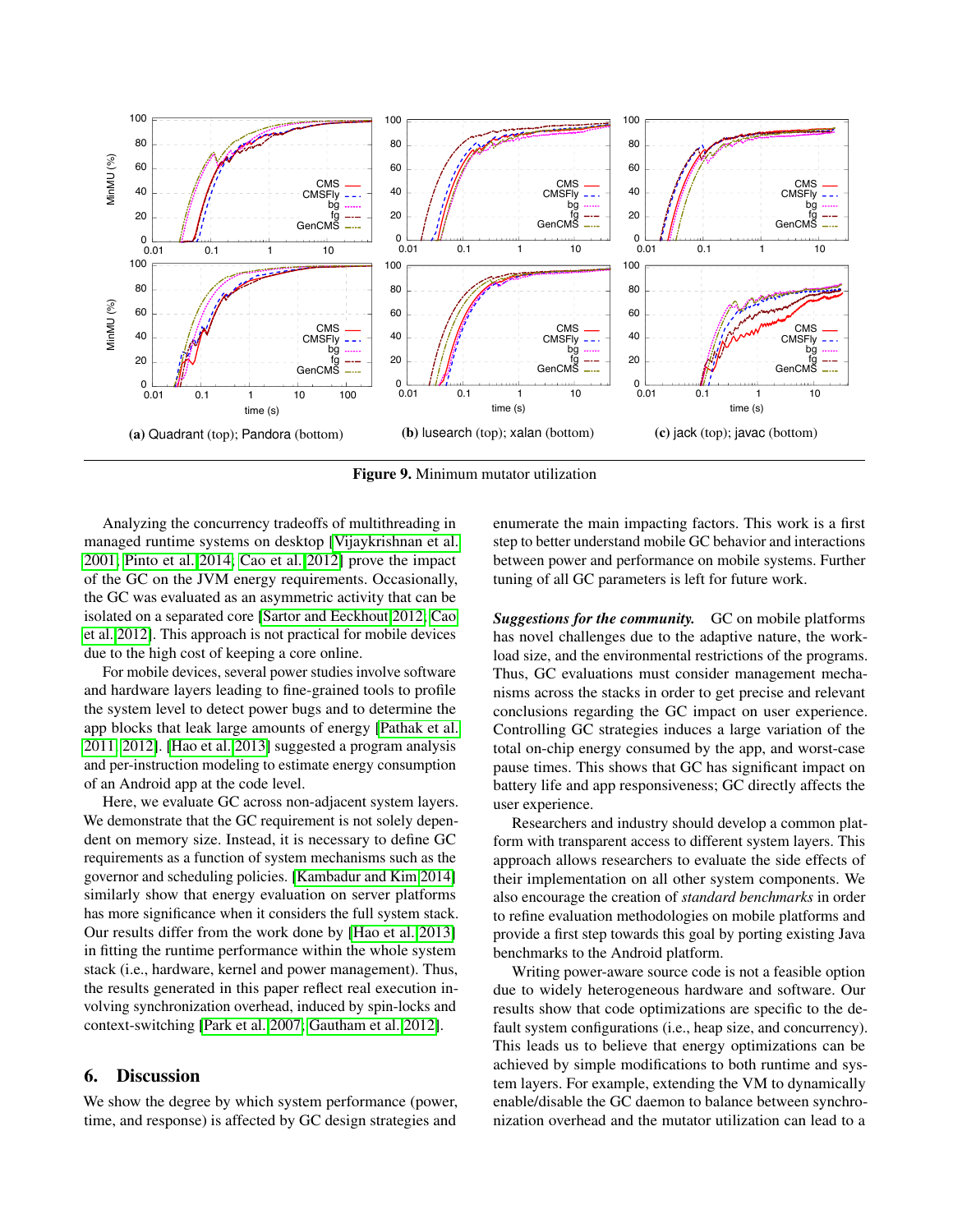adaptively tuned performance. Similarly, heap growth policies need to be integrated with DVFS decisions to achieve better energy consumption than heuristics based only on memory footprint.

# 6.1 Methodology Restrictions

Evaluation methodology on general purpose computing devices is a well-studied problem [\[Georges et al. 2007;](#page-10-22) [Kalibera](#page-10-23) [and Jones 2013;](#page-10-23) [Blackburn et al. 2008\]](#page-9-5). Unfortunately, profiling the mobile platform in real time context has not yet been studied as vigorously.

*Coarse-grained profiling.* Ideally, we would like to measure the fraction of GC time, work, and power to assess the maximum impact of GC (and to report how close we get to this theoretical limit in practice for each of the metrics). This is surprisingly hard due to interferences and dependencies between concurrent components in the software stack. We argue that considering the overall system performance is the best way to evaluate the GC. Figure [6](#page-6-0) showed that the increased throughput and reduced GC work for lusearch do not correspond to lower energy consumption. Hence, breaking down the attribution of the GC in each metric alone does not reflect the actual GC overhead.

*Profile tools.* Hardware counters are limited on mobile devices. For example, L2 memory counters are not available on many ARM processors [\[Weaver et al. 2013\]](#page-11-15). This prevents porting analytical methodologies which are relying on hardware performance counters. Commercial devices disable access to performance counters and power rails.

*Taming non-determinism.* While techniques such as *replay compilation* are widely used to omit the level of nondeterminism caused by JIT optimizations [\[Arnold et al. 2000\]](#page-9-6), Android does not offer similar features. Instead, we run our measurements within 95% of confidence interval by calculating the average of several iterations after excluding the cold ones.

# 6.2 Android Run Time (ART)

Recently, Google announced ART, an ahead-of-time compiler framework for Android 4.4 [\[ART and Dalvik\]](#page-9-7) which will soon replace Dalvik. Our GC extensions for Dalvik mirror many of the new features of ART including generational, and on-the-fly collection. We regard exploring ART's behavior as an important continuation of our study.

# 7. Conclusion

Our results show that different Dalvik GC strategies have highly varying energy requirements that do not always correlate with app throughput. Varying policies, such as heap growth or concurrency can significantly reduce the energy consumed or can reduce the worst-case pause time, but not at the same time. Moreover, app throughput is not necessarily correlated with power. GC work is inherently memory-bound

but current governor heuristics focus on system load and do not incorporate the execution profile into their decisions. Our results imply that existing DVFS policies should be informed of GC events by the VM to make more informed hotplugging and frequency scaling decisions. Similarly, app developers need a range of GC strategies to choose from, so they can tune for responsiveness, utilization, and power consumption.

This paper is a first step to analyze the GC within the system scope to serve as a guide of how to evaluate the coordination between design decisions across all the layers of the system stacks (software and hardware).

# Acknowledgments

This work has been supported by Qualcomm and the National Science Foundation under grants nos. CNS-1161237 and CCF-1408896.

# References

- <span id="page-9-6"></span>M. Arnold, S. Fink, D. Grove, M. Hind, and P. F. Sweeney. Adaptive optimization in the jalapeño JVM. In *ACM SIGPLAN Conference on Object-Oriented Programming, Systems, Languages, and Applications*, pages 47–65, Minneapolis, Minnesota, Oct. 2000. doi: [10.1145/353171.353175](http://dx.doi.org/10.1145/353171.353175).
- <span id="page-9-7"></span>ART and Dalvik. URL [https://source.android.com/](https://source.android.com/devices/tech/dalvik/art.html) [devices/tech/dalvik/art.html](https://source.android.com/devices/tech/dalvik/art.html).
- <span id="page-9-4"></span>S. M. Blackburn, R. Garner, C. Hoffman, A. M. Khan, K. S. McKinley, R. Bentzur, A. Diwan, D. Feinberg, D. Frampton, S. Z. Guyer, M. Hirzel, A. L. Hosking, M. Jump, H. Lee, J. E. B. Moss, A. Phansalkar, D. Stefanovic, T. VanDrunen, D. von ´ Dincklage, and B. Wiedermann. The DaCapo benchmarks: Java benchmarking development and analysis. In *ACM SIGPLAN Conference on Object-Oriented Programming, Systems, Languages, and Applications*, pages 169–190, Portland, Oregon, Oct. 2006. doi: [10.1145/1167473.1167488](http://dx.doi.org/10.1145/1167473.1167488).
- <span id="page-9-5"></span>S. M. Blackburn, R. Garner, C. Hoffman, A. Khan, K. S. McKinley, R. Bentzur, A. Diwan, D. Feinberg, S. Z. Guyer, A. Hosking, M. Jump, J. E. B. Moss, D. Stefanovic, T. VanDrunen, D. von Dincklage, and B. Widerman. Wake up and smell the coffee: Evaluation methodology for the 21st century. *Commun. ACM*, 51 (8):83–89, Aug. 2008. doi: [10.1145/1378704.1378723](http://dx.doi.org/10.1145/1378704.1378723).
- <span id="page-9-3"></span>T. Brecht, E. Arjomandi, C. Li, and H. Pham. Controlling garbage collection and heap growth to reduce the execution time of Java applications. In *ACM SIGPLAN Conference on Object-Oriented Programming, Systems, Languages, and Applications*, pages 353–366, Tampa, Florida, Nov. 2001. doi: [10.1145/504282.504308](http://dx.doi.org/10.1145/504282.504308).
- <span id="page-9-1"></span>D. Brodowski. *CPU frequency and voltage scaling code in the Linux kernel*. URL [https://www.kernel.org/doc/](https://www.kernel.org/doc/Documentation/cpu-freq/governors.txt) [Documentation/cpu-freq/governors.txt](https://www.kernel.org/doc/Documentation/cpu-freq/governors.txt).
- <span id="page-9-0"></span>T. Cao, S. M. Blackburn, T. Gao, and K. S. McKinley. The yin and yang of power and performance for asymmetric hardware and managed software. In *International Symposium on Computer Architecture*, pages 225–236, Portland, Oregon, June 2012. doi: [10.1109/ISCA.2012.6237020](http://dx.doi.org/10.1109/ISCA.2012.6237020).
- <span id="page-9-2"></span>A. Carroll and G. Heiser. An analysis of power consumption in a smartphone. In *USENIX Annual Technical Conference*, pages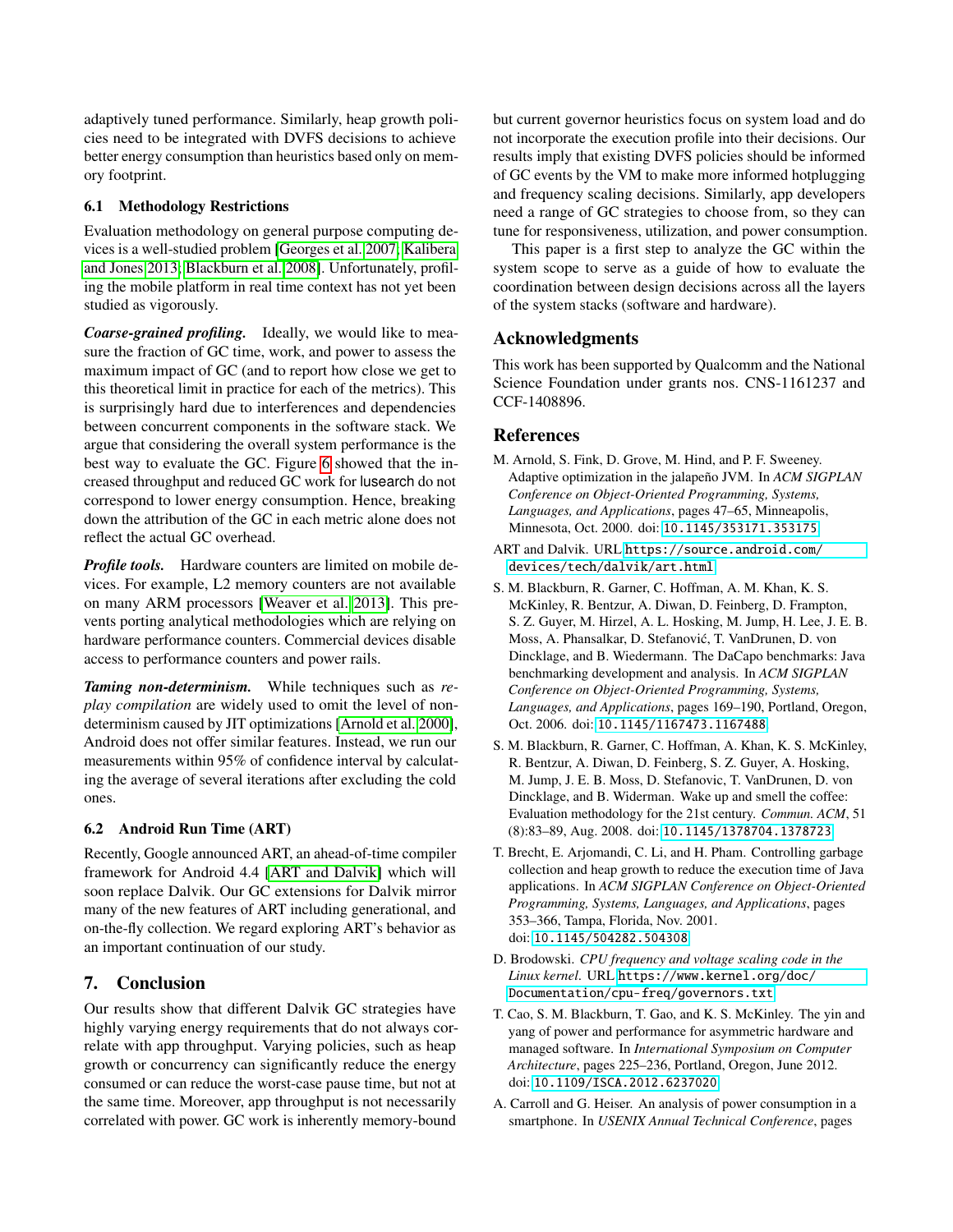271–284, Boston, Massachusetts, June 2010. URL [https://www.usenix.org/legacy/event/atc10/tech/](https://www.usenix.org/legacy/event/atc10/tech/full_papers/Carroll.pdf) [full\\_papers/Carroll.pdf](https://www.usenix.org/legacy/event/atc10/tech/full_papers/Carroll.pdf).

- <span id="page-10-3"></span>A. Carroll and G. Heiser. Unifying DVFS and offlining in mobile multicores. In *IEEE Real-Time and Embedded Technology and Applications Symposium*, pages 287–296, Berlin, Germany, Apr. 2014. doi: [10.1109/RTAS.2014.6926010](http://dx.doi.org/10.1109/RTAS.2014.6926010).
- <span id="page-10-20"></span>G. Chen, M. T. Kandemir, N. Vijaykrishnan, M. J. Irwin, and M. Wolczko. Adaptive garbage collection for battery-operated environments. In *USENIX Java Virtual Machine Research and Technology Symposium*, pages 1–12, San Francisco, California, Aug. 2002a. URL [https:](https://www.usenix.org/legacy/event/jvm02/chen_g.html)

[//www.usenix.org/legacy/event/jvm02/chen\\_g.html](https://www.usenix.org/legacy/event/jvm02/chen_g.html).

- <span id="page-10-19"></span>G. Chen, R. Shetty, M. Kandemir, N. Vijaykrishnan, M. J. Irwin, and M. Wolczko. Tuning garbage collection for reducing memory system energy in an embedded Java environment. *ACM Transactions on Embedded Computing Systems*, 1(1):27–55, Nov. 2002b. doi: [10.1145/581888.581892](http://dx.doi.org/10.1145/581888.581892).
- <span id="page-10-5"></span>X. Chen, A. Jindal, and Y. C. Hu. How much energy can we save from prefetching ads?: Energy drain analysis of top 100 apps. In *ACM Workshop on Power-Aware Computing and Systems*, HotPower, pages 3:1–3:5, Farmington, Pennsylvania, 2013. doi: [10.1145/2525526.2525848](http://dx.doi.org/10.1145/2525526.2525848).
- <span id="page-10-13"></span>P. Cheng and G. E. Blelloch. A parallel, real-time garbage collector. In *ACM SIGPLAN International Conference on Programming Language Design and Implementation*, pages 125–136, Snowbird, Utah, June 2001. doi: [10.1145/378795.378823](http://dx.doi.org/10.1145/378795.378823).
- <span id="page-10-16"></span>F. M. David, J. C. Carlyle, and R. H. Campbell. Context switch overheads for Linux on ARM platforms. In *Workshop on Experimental Computer Science*, San Diego, California, 2007. ACM. doi: [10.1145/1281700.1281703](http://dx.doi.org/10.1145/1281700.1281703).
- <span id="page-10-8"></span>S. Dieckmann and U. Hölzle. A study of the allocation behavior of the SPECjvm98 Java benchmarks. In *European Conference on Object-Oriented Programming*, Lecture Notes in Computer Science, pages 92–115, Lisbon, Portugal, July 1999. doi: [10.1007/3-540-48743-3\\_5](http://dx.doi.org/10.1007/3-540-48743-3_5).
- <span id="page-10-15"></span>E. W. Dijkstra, L. Lamport, A. J. Martin, C. S. Scholten, and E. F. M. Steffens. On-the-fly garbage collection: An exercise in cooperation. *Commun. ACM*, 21(11):966–975, Nov. 1978. doi: [10.1145/359642.359655](http://dx.doi.org/10.1145/359642.359655).
- <span id="page-10-14"></span>T. Domani, E. K. Kolodner, E. Lewis, E. E. Salant, K. Barabash, I. Lahan, Y. Levanoni, E. Petrank, and I. Yanorer. Implementing an on-the-fly garbage collector for Java. In *ACM SIGPLAN International Symposium on Memory Management*, pages 155–166, Minneapolis, Minnesota, Oct. 2000. doi: [10.1145/362422.362484](http://dx.doi.org/10.1145/362422.362484).
- <span id="page-10-9"></span>B. Dufour, K. Driesen, L. Hendren, and C. Verbrugge. Dynamic metrics for Java. In *ACM SIGPLAN Conference on Object-Oriented Programming, Systems, Languages, and Applications*, pages 149–168, Anaheim, California, Oct. 2003. doi: [10.1145/949305.949320](http://dx.doi.org/10.1145/949305.949320).
- <span id="page-10-12"></span>R. Efron. Conservation of temporal information by perceptual systems. *Perception & Psychophysics*, 14(3):518–530, Oct. 1973. doi: [10.3758/BF03211193](http://dx.doi.org/10.3758/BF03211193).
- <span id="page-10-6"></span>D. Ehringer. *The Dalvik Virtual Machine Architecture*, Mar. 2010. URL [http://davidehringer.com/software/android/](http://davidehringer.com/software/android/The_Dalvik_Virtual_Machine.pdf) [The\\_Dalvik\\_Virtual\\_Machine.pdf](http://davidehringer.com/software/android/The_Dalvik_Virtual_Machine.pdf).
- <span id="page-10-1"></span>H. Esmaeilzadeh, T. Cao, Y. Xi, S. M. Blackburn, and K. S. McKinley. Looking back on the language and hardware revolutions: Measured power, performance, and scaling. In *ACM Conference on Architectural Support for Programming Languages and Operating Systems*, pages 319–332, Newport Beach, California, Mar. 2011. doi: [10.1145/1950365.1950402](http://dx.doi.org/10.1145/1950365.1950402).
- <span id="page-10-0"></span>*Market Share: Ultramobiles by Region, OS and Form Factor, 4Q13 and 2013*. Gartner, Feb. 2014. URL [https://www.gartner.com/doc/2672716/](https://www.gartner.com/doc/2672716/market-share-ultramobiles-region-os) [market-share-ultramobiles-region-os](https://www.gartner.com/doc/2672716/market-share-ultramobiles-region-os).
- <span id="page-10-17"></span>A. Gautham, K. Korgaonkar, P. Slpsk, S. Balachandran, and K. Veezhinathan. The implications of shared data synchronization techniques on multi-core energy efficiency. In *USENIX Conference on Power-Aware Computing and Systems*, HotPower, Hollywood, California, Oct. 2012. URL [https://www.usenix.org/system/files/conference/](https://www.usenix.org/system/files/conference/hotpower12/hotpower12-final40.pdf) [hotpower12/hotpower12-final40.pdf](https://www.usenix.org/system/files/conference/hotpower12/hotpower12-final40.pdf).
- <span id="page-10-22"></span>A. Georges, D. Buytaert, and L. Eeckhout. Statistically rigorous Java performance evaluation. In *ACM SIGPLAN Conference on Object-Oriented Programming, Systems, Languages, and Applications*, pages 57–76, Montréal, Canada, Oct. 2007. doi: [10.1145/1297027.1297033](http://dx.doi.org/10.1145/1297027.1297033).
- <span id="page-10-18"></span>P. Griffin, W. Srisa-an, and J. M. Chang. An energy efficient garbage collector for Java embedded devices. In *ACM SIGPLAN/SIGBED Conference on Languages, Compilers, and Tools for Embedded Systems*, pages 230–238, Chicago, Illinois, June 2005. doi: [10.1145/1065910.1065943](http://dx.doi.org/10.1145/1065910.1065943).
- <span id="page-10-21"></span>S. Hao, D. Li, W. G. J. Halfond, and R. Govindan. Estimating mobile application energy consumption using program analysis. In *International Conference on Software Engineering*, pages 92–101, San Francisco, California, May 2013. IEEE Press. doi: [10.1109/ICSE.2013.6606555](http://dx.doi.org/10.1109/ICSE.2013.6606555).
- <span id="page-10-11"></span>Intrinsync. *DragonBoard development board based on the Qualcomm Snapdragon 800 processor (APQ8074)*. URL <http://mydragonboard.org/db8074>.
- <span id="page-10-2"></span>A. Iyer and D. Marculescu. Power efficiency of voltage scaling in multiple clock, multiple voltage cores. In *IEEE/ACM International Conference on Computer-Aided Design*, pages 379–386, San Jose, California, Nov. 2002. doi: [10.1145/774572.774629](http://dx.doi.org/10.1145/774572.774629).
- <span id="page-10-4"></span>A. Jindal, A. Pathak, Y. C. Hu, and S. Midkiff. Hypnos: Understanding and treating sleep conflicts in smartphones. In *ACM European Conference on Computer Systems*, EuroSys, pages 253–266, Prague, Czech Republic, 2013. ISBN 978-1-4503-1994-2. doi: [10.1145/2465351.2465377](http://dx.doi.org/10.1145/2465351.2465377).
- <span id="page-10-7"></span>R. Jones, A. Hosking, and E. Moss. *The Garbage Collection Handbook: The Art of Automatic Memory Management*. Chapman & Hall/CRC Press, 2011.
- <span id="page-10-23"></span>T. Kalibera and R. Jones. Rigorous benchmarking in reasonable time. In *The International Symposium on Memory Management*, pages 63–74, Seattle, Washington, June 2013. doi: [10.1145/2464157.2464160](http://dx.doi.org/10.1145/2464157.2464160).
- <span id="page-10-10"></span>T. Kalibera, M. Mole, R. Jones, and J. Vitek. A black-box approach to understanding concurrency in DaCapo. In *ACM SIGPLAN Conference on Object-Oriented Programming, Systems,*